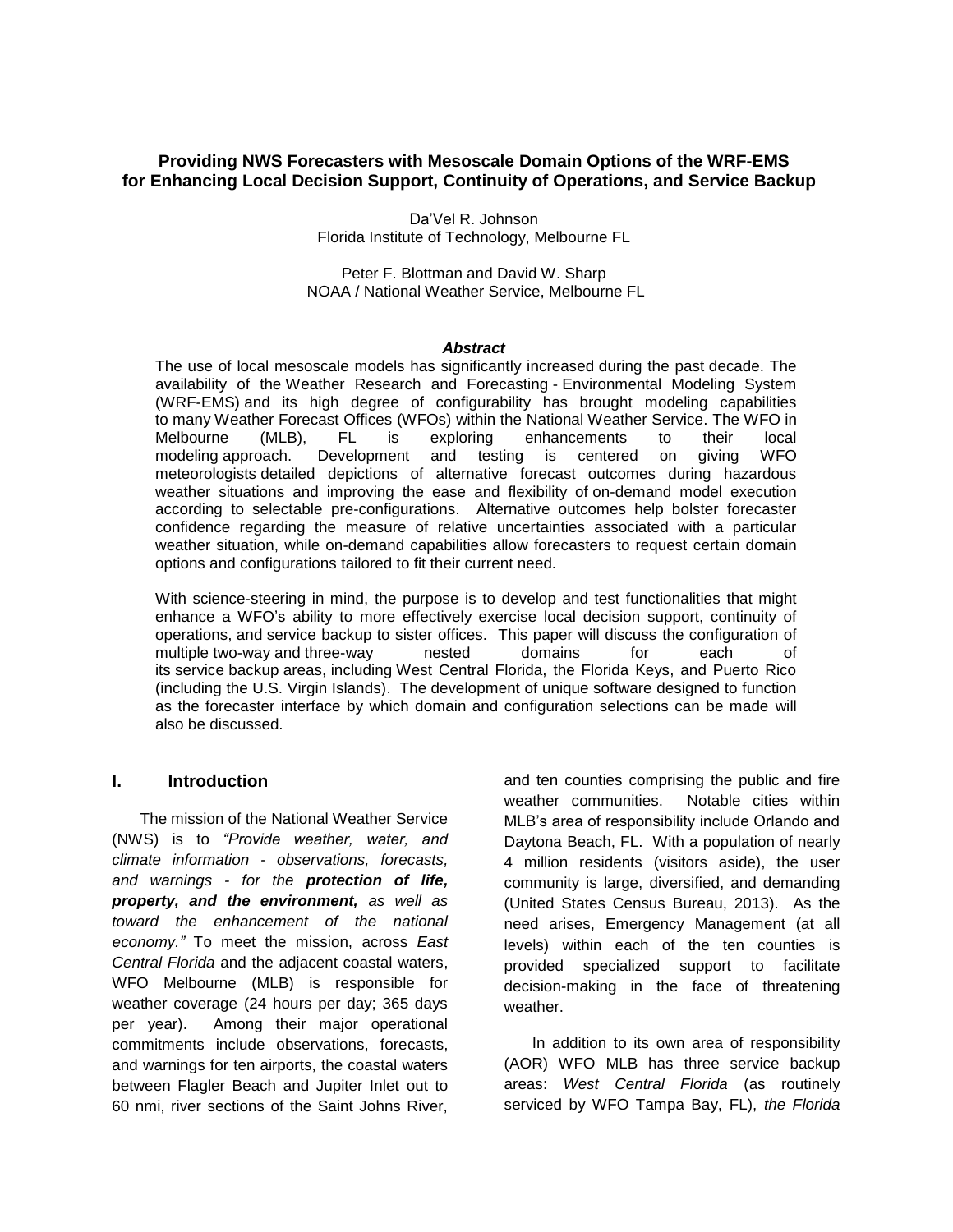*Keys* (as routinely serviced by WFO Key West, FL), and *Puerto Rico & U.S. Virgin Islands* (as routinely serviced by WFO San Juan, PR). At times it becomes necessary for a WFO to transfer operations responsibility over to a service backup site. That is, service backup is rendered when a WFO becomes partially or fully impaired for whatever reason, and unable to effectively deliver products and/or services. In worst case situations it may even entail exercising aspects of respective continuity of operations plans. Regardless, it is incumbent upon the WFO assuming backup responsibilities to temporarily deliver the mission to partners and customers of the impaired site, and with comparable quality.

Forecasting for the Florida Peninsula and Keys can be difficult. Accounting for the varying influences of sizeable land/sea interfaces, the Gulf Stream, large inland lakes, etc., make convective forecasts a challenge. The same is true for Puerto Rico, and perhaps more so in the presence of mountainous terrain. In terms of model data from the NWS Environmental Modeling Center (EMC), only the High Resolution Rapid Refresh (HRRR) offers nonnested output at the sub-10 km grid scale sufficient for capturing mesoscale convective signals through cloud-resolving and convectiveallowing configuration schemes (ESRL, 2015). Yet, the operational HRRR (CONUS) domain does not yet provide adequate guidance to southern island locations such as Puerto Rico, the Virgin Islands, or the Florida Keys. Locallytailored mesoscale models have helped bridge this short-coming for these locations, while at the same time offering the Florida WFOs alternate output for comparison. This project is an opportunity for WFO Melbourne to provide these dedicated forecasters and service meteorologists with new tools and resources that critically support them with the completion of the NWS mission.

#### *A. Some Previous Work*

Prior to configuring multiple versions of the WRF-EMS over recent years, the MLB office has established a rich history of local data assimilation and modeling collaborations involving working versions of the Mesoscale Atmospheric Simulation System (MASS), the Regional Atmospheric Modeling System (RAMS), the  $5<sup>th</sup>$  Generation Mesoscale Model (MM5), the Advanced Regional Prediction System (ARPS), the Workstation ETA, and early versions of the portable WRF. Since the mid 1990s, much of this work was done in collaboration with government research laboratories such as the Applied Meteorology Unit and Short-term Prediction Research and Transition Center within NASA, as well as the National Severe Storms Laboratory and Hurricane Research Division within NOAA (AMU, 2013). Meaningful work was also accomplished through collaborations with the Florida Institute of Technology.

For WFO MLB, recent variations in WRF-EMS configurations have accommodated a twoway nested ARW with a 6 km outer domain covering all of the state and a 2 km resolution inner domain covering East Central Florida. Both runs have 45 vertical levels. The outer domain encompasses a grid of 190 by 142, while the inner grid is 217 by 199. The models run with no cumulus parameterization, so that convection is explicit. The WRF is run 8 times a day at 00, 03, 06, 09, 12, 15, 18, and 21 UTC. Model output is available around 2.5 hours after the initialization time. The runs generate forecasts out to 48 hours for the outer domain, and 27 hours for the inner 2 km domain. This configuration of the WRF-ARW uses the Rapid Refresh model (RAP) to initialize the model (hot start). The RAP generates analyses that combine in situ and remote data sets to depict the current state of the atmosphere. High resolution MODIS satellite data is used to initialize the sea surface temperatures. A high resolution Land Information System (LIS) is also used for initial conditions (Kumar et al., 2006). Lateral boundary conditions are provided by the 12 km North American Mesoscale model (NAM).

Output from the WRF may be experimentally used to populate elements within WFO gridded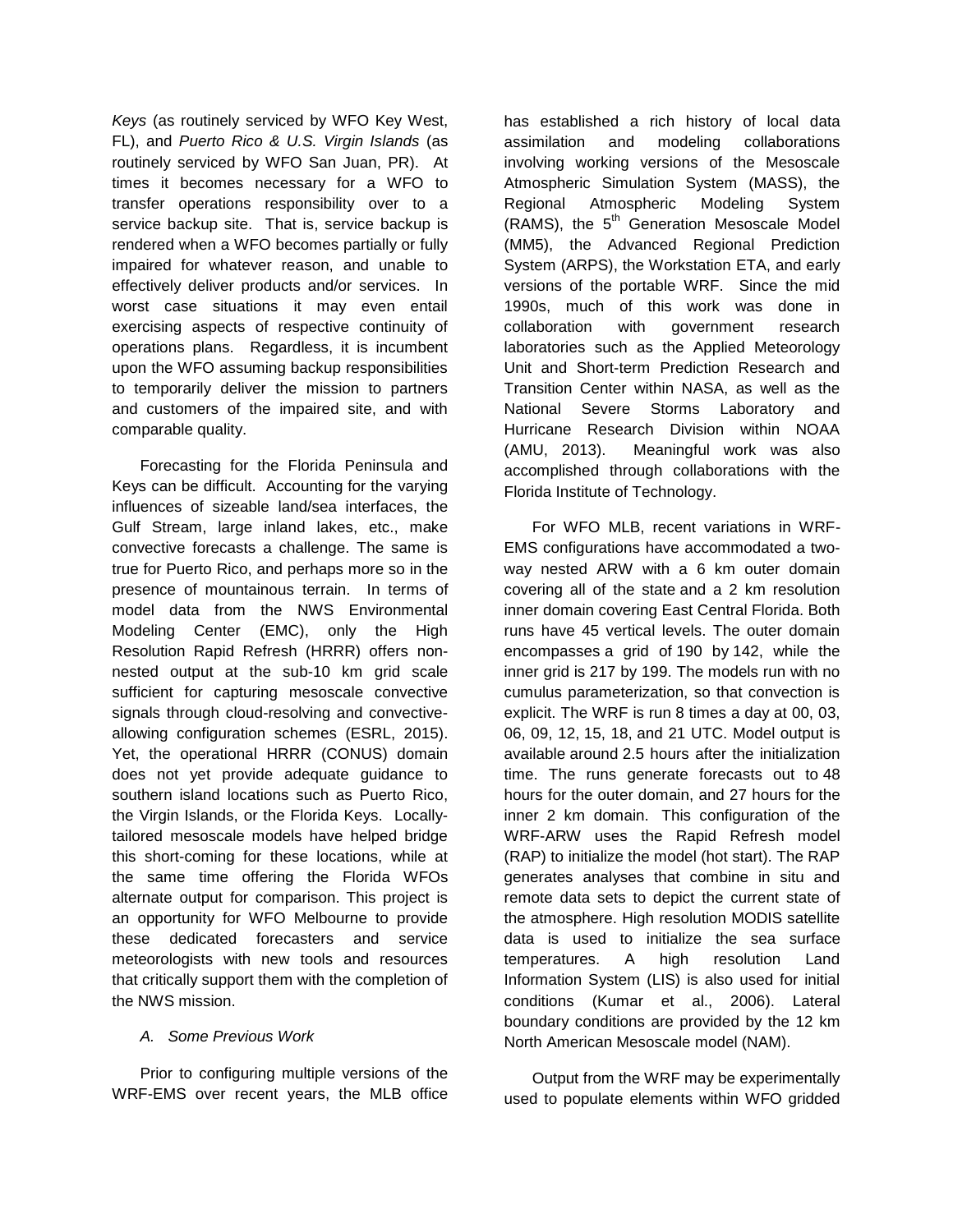forecasts, or used to drive the locally run nearshore wave prediction system (Simulating Waves Nearshore; SWAN) or particle trajectory and plume dispersion prediction system (Hybrid Single Particle Lagrangian Integrated Trajectory model; HYSPLIT) (Blottman et.al., 2015). Each provides opportunity for forecasters to impose configuration adjustments through a user interface.

The WRF-EMS is also locally-configured at WFO Key West (KEY) and WFO San Juan (SJU) for experimental use. During the summer months, these regions are characterized by the easterly trade winds that move tropical disturbances into the area. In addition, many of the islands are smaller than grid spacing of many coarser NWP models. The WRF-EMS models run at these offices assist in forecasting disturbances and island effects that might otherwise be under represented. These sites also represent locations that WFO MLB may have to provide service backup support in times of need (e.g., emergency). It is important that WFO MLB have similar capabilities. Results of this project and paper represent the substantial achievement of acquiring this functionality in an easy to use on-demand fashion at the forecaster level.

# *B. Scope of this Project*

This project represents a proactive measure for rendering higher caliber service backup to customers and partners of down WFOs. WFO MLB has executed two major efforts in this regard. The first is the configuration of multiple two-way and three-way nested WRF-EMS domains around West Central Florida, the Florida Keys, and Puerto Rico & the Virgin Islands. The second effort is the development of new software called the Domain Selection Graphical User Interface (GUI). The Domain Selection GUI allows forecasters to easily interact with the WRF-EMS models and saves time by allowing them to make key choices regarding the model domains.

## *C. Motivations*

Providing forecasters with these mesoscale domain options presents the practical advantages of local modeling. Local modeling has the ability to provide higher spatial and temporal resolution than the current operational NCEP models. Additionally, these alternative depictions of single model solutions help account for ambiguity related to mesoscale and sub grid scale features. Model output can be quickly generated on an operational time scale, and because it's available locally it helps circumvent office bandwidth limitations that would otherwise slowdown office operations.

# **II. Methods**

### *A. Mesoscale Domain Options*

Figure 1 shows the three mesoscale domains options for West Central Florida, the Florida Keys, and Puerto Rico & the Virgin Islands respectively. The domains were defined using the WRF Preprocessor System Domain Wizard software. The West Central Florida Domain is centered near WFO Tampa Bay. Its upper left corner is at 31.3°N and 88.0°W and its lower right corner is at 23.8°N and 76.3°W. The Florida Keys Domain is centered near WFO Key West. Its upper left corner is at 28.1°N and 88.1°W and its lower right corner is at 20.3°N and 74.2°W. The Puerto Rico & Virgin Islands Domain is centered near WFO San Juan. Its upper left corner is at 21.3°N and 74.8°W and its lower right corner is at 15.4°N and 58.7°W. All three domains are Mercator projections and have 45 vertical levels.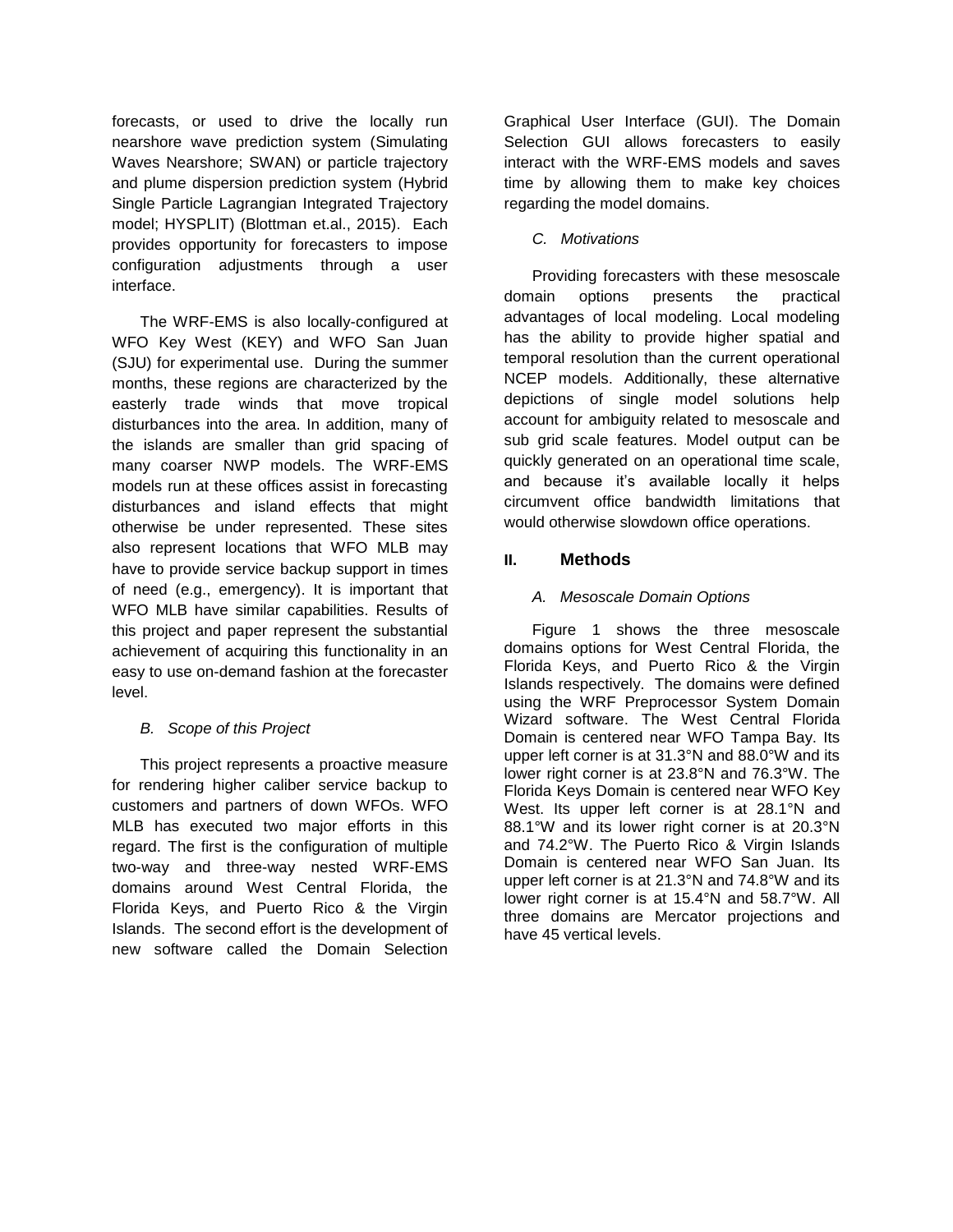| <b>Version:</b><br>3.4.1.14.16             | <b>West Central Florida</b>                               | <b>Florida Keys</b>                                       | <b>Puerto Rico &amp; the</b><br><b>Virgin Islands</b> |
|--------------------------------------------|-----------------------------------------------------------|-----------------------------------------------------------|-------------------------------------------------------|
| Number of nests:                           | $\overline{2}$                                            | 2                                                         | 3                                                     |
| Resolution:                                | 6km /2km                                                  | 6km/2km                                                   | 12km/4km/1.33km                                       |
| Forecast Period:                           | 48hrs/27hrs                                               | 48hrs/27hrs                                               | 48hrs/27hrs/12hrs                                     |
| Run Time:                                  | $~1$ -3 hours                                             | $~1$ -3 hours                                             | $~1$ -3 hours                                         |
| Initial/ Boundary<br>Conditions:           | Rapid Refresh (RAP)/<br>North American Mesoscale<br>(NAM) | Rapid Refresh (RAP)/<br>North American<br>Mesoscale (NAM) | <b>Global Forecasting</b><br>System (GFS)             |
| <b>Cumulous Physics:</b>                   | (Explicit)                                                | (Explicit)                                                | Betts-Miller-Janjic*                                  |
| Microphysics:                              | WSM Single- Moment 6-<br><b>Class Scheme</b>              | WSM Single- Moment 6-<br><b>Class Scheme</b>              | <b>WSM Single- Moment</b><br>6-Class Scheme           |
| <b>Planetary Boundary</b><br>Layer Scheme: | Mellor- Yamada-Janjic                                     | Mellor-Yamada-Janjic                                      | Mellor-Yamada-Janjic                                  |

WRF-EMS Domain Settings and Parameterizations:

**Table 1: Backup WRF configurations. Additional information can be found in Appendix A.**



**Figure 1: Experimental, on-demand modeling domains configured at NWS Melbourne, FL for supporting service backup operations, continuity of operations, and decision support services. The West Central Florida domain (left) is centered on Tampa Bay, FL using ~68 thousand points covering ~357,000 mi<sup>2</sup> . The Florida Keys domain (center) is centered on Key West, FL using ~71 thousand points covering ~455,600 mi<sup>2</sup> . The Puerto Rico and the Virgin Islands domain (right) is centered on San Juan, PR using ~69 thousand points covering ~421, 400 mi<sup>2</sup> .** 

#### *B. Domain Selection Graphical User Interface*

The Domain Selection GUI (Figure 2) is newly developed software coded by the lead author specifically to obtain the desired functionality. It is an executable tcl/tk script within the AWIPS2 environment. Its function is to allow forecasters to choose which preconfigured model domain option to run, and whether to run it once or continuously. Through the GUI, forecasters can easily cancel active continuous model runs.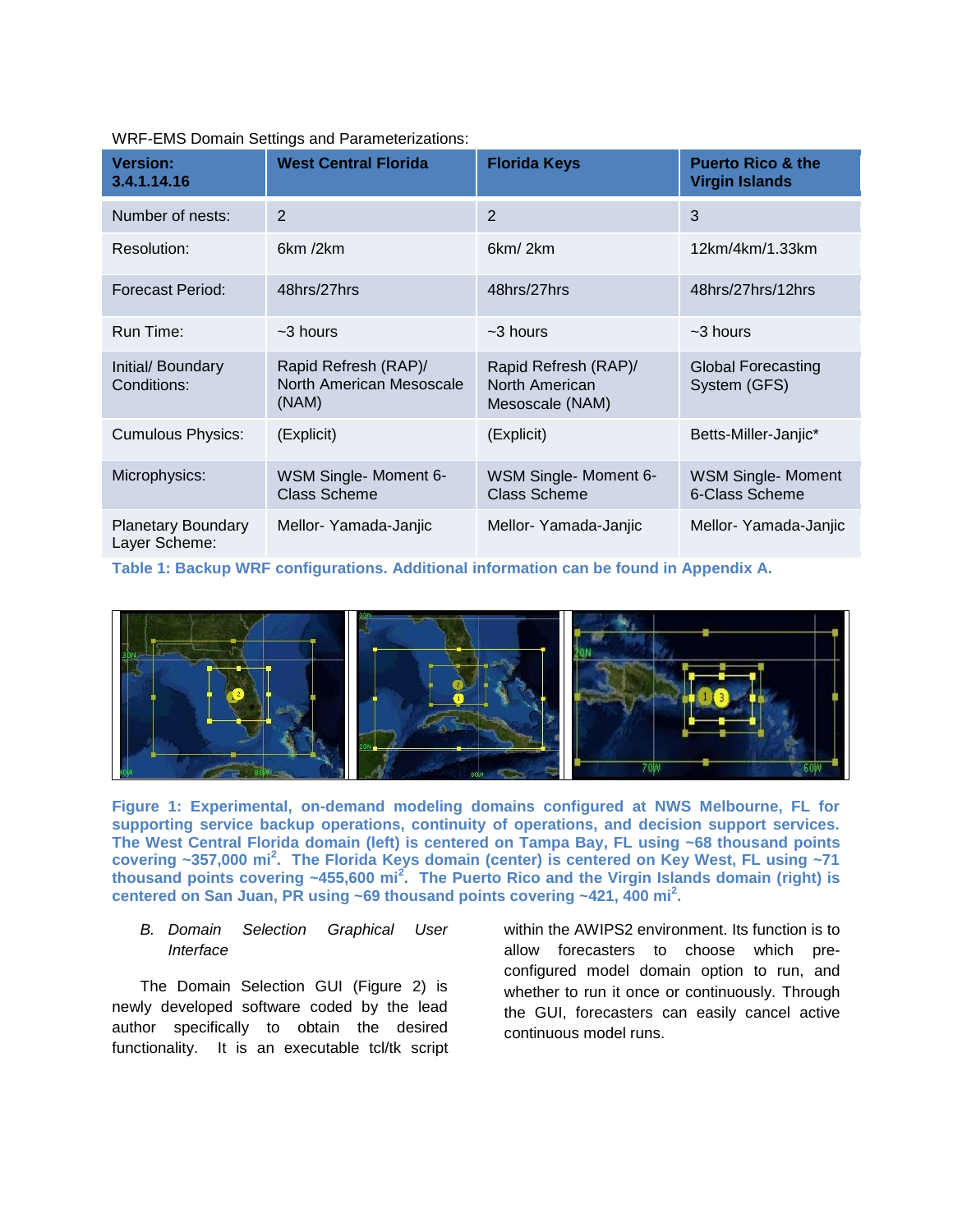

**Figure 2: The Domain Selection Graphical User Interface was independently developed by the lead author and WFO MLB to allow forecasters to interact directly with the WRF-EMS mesoscale domain options.**

The domain GUI.tcl works by interacting with another independently developed software script called domain.pl. It executes as follows:

- 1) At an AWIPS workstation, the forecaster selects a domain and a type of run.
- 2) A text file with the selection information is sent from the AWIPS2 workstation to computer that executes the WRF model (Table 1).
- 3) At a pre-designated time (defined within the Linux Command Run on Notice cron), a Perl script is executed.
- 4) The Perl script reads the text file and designates which model domain option to run.
- 5) After the model completes its run and post-processes, the output is sent back to AWIPS2 where it can be displayed by the forecaster.

The Domain Selection GUI simplifies complex tasks as it interfaces with model servers outside of the AWIPS2 environment. Its function allows forecasters to interact with model domain configurations beyond what was previously available to them in accordance with their service backup needs. The Domain Selection GUI also promotes better behind the scenes management of computational

resources. Developing and transitioning innovations are a necessity for growth in any applied science field. This new software represents another step toward on-demand modeling capabilities, whether on a local cluster or central server.

# **III. Results**

#### *A. West Central Florida Domain Option Utilized in Service Back Up*

A scheduled service backup for WFO TBW occurred on 28 October 2015 which granted the opportunity to assess the West Central Florida backup domain in an operational setting. The WFO TBW was undergoing a new AWIPS2 upgrade and continuity of operations required a primary service backup posture. Service backup transpired between 12 UTC and 16 UTC. The main objectives for testing the West Central Florida domain option included: assessing the experimental domain GUI, confirming that the model version executed on an operational time scale, and making sure the transfer of model output onto an AWIPS workstation for forecaster use was smooth and efficient. These functionalities are paramount since primary service backup is a more likely posture compared to secondary and tertiary backup responsibilities.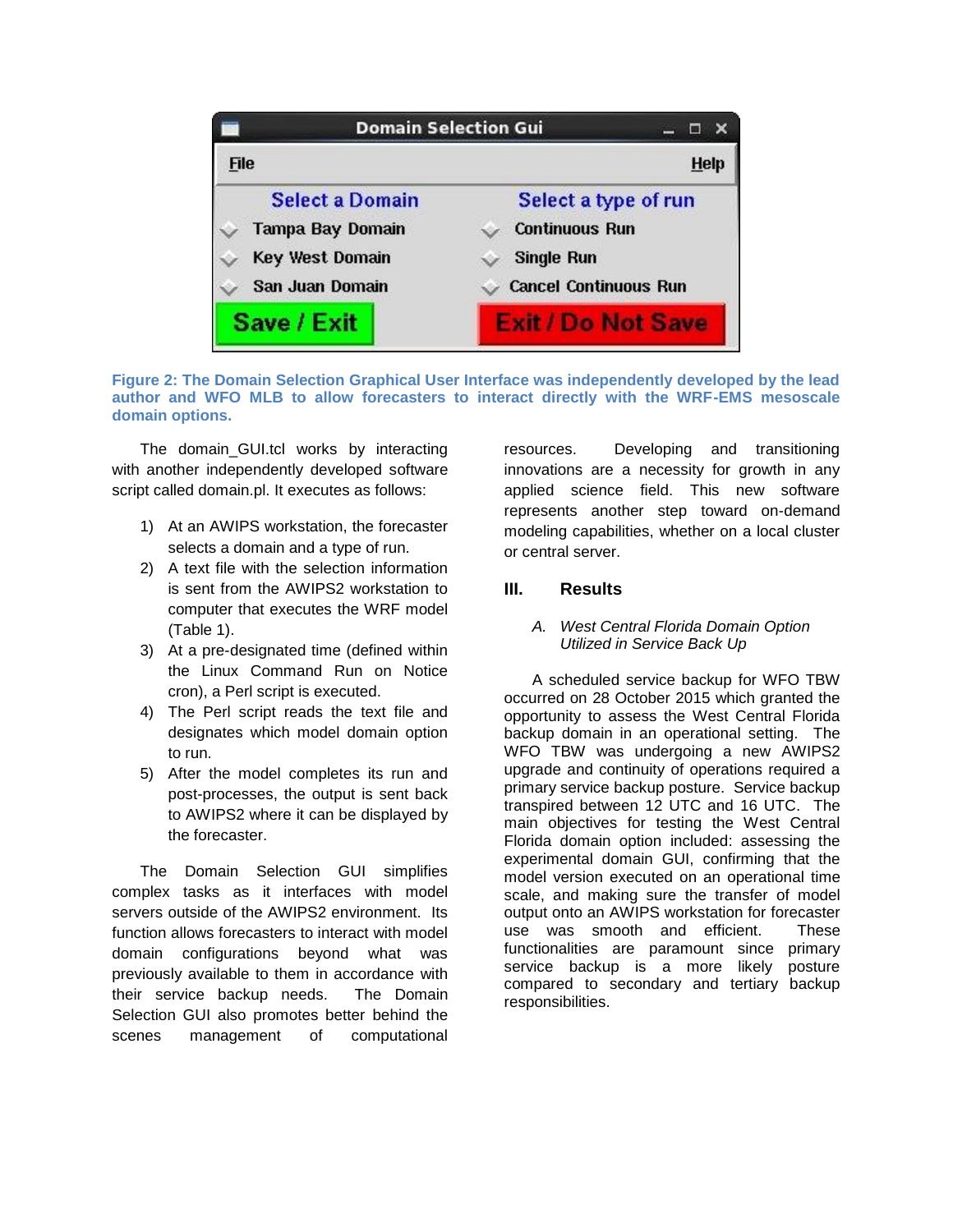

**Figure 3: Case event on 28 October 2015. a. Graphical Forecast Editor (GFE) of WFO Tampa Bay AOR displaying shaded probability of precipitation % (POP); b. West Central Florida domain option loaded into AWIPS workstation displaying shaded/contoured 500mb height (dam) and 500mb wind barbs (kts); c. Mosaic of KTBW and KMLB WSR 88D Radar at 1530 UTC with GFS 850mb-650mb wind streamlines and wind barbs (kts); d. GrADS output of West Central Florida domain option at 15 UTC displaying 850mb-650mb wind barbs (kts) and shaded average relative humidity.** 

Primary meteorological threats on 28 October 2015 were lightning from thunderstorms moving into Central Florida from the southwest. In Figure 3.a, highest probability of precipitation (POPs), in orange, are seen in southern portion of the WFO TBW area with decreasing POPs to the north, in blue. Thunderstorms can be seen in Figure 3.c at 1531 UTC nearing the Orlando International Airport.

Using the Domain Selection GUI, a single run of the backup West Central Florida domain option was performed. The model was initialized with 12 UTC RAP initial conditions and 12 UTC NAM boundary conditions. Model run time was 2 hours and 20 minutes. Multiple model runs are necessary to better simulate rapidly evolving environments. Ideally in a 24 hour back up situation a minimum four model runs per day would be comparable to the GFS. With a model completion time of approximately 3 hours, WFO

MLB can execute 8 runs per day twice as often the national model. Unlike this case event, in a real emergency requiring more deliberate service backup the model would be initiated at 9 UTC for completion by the 12 UTC start time.

After completion, the 27 hour model solution from the 2 km resolution inner domain was successfully loaded into the AWIPS work station. Figure 3.b shows an example of 500 mb height and winds from the backup model output as seen by WFO MLB meteorologists. The 3h forecast of the 850mb-650mb 'steering winds' is displayed in Figure 3.d. WFO MLB forecasters using both the GFS 'steering winds' in Figure 3.c and domain option steering winds in Figure 3.d along with other model data available can emulate a *"poor man's"* modeling ensemble method. While using this method, forecasters can at least gain a measure confidence in storm